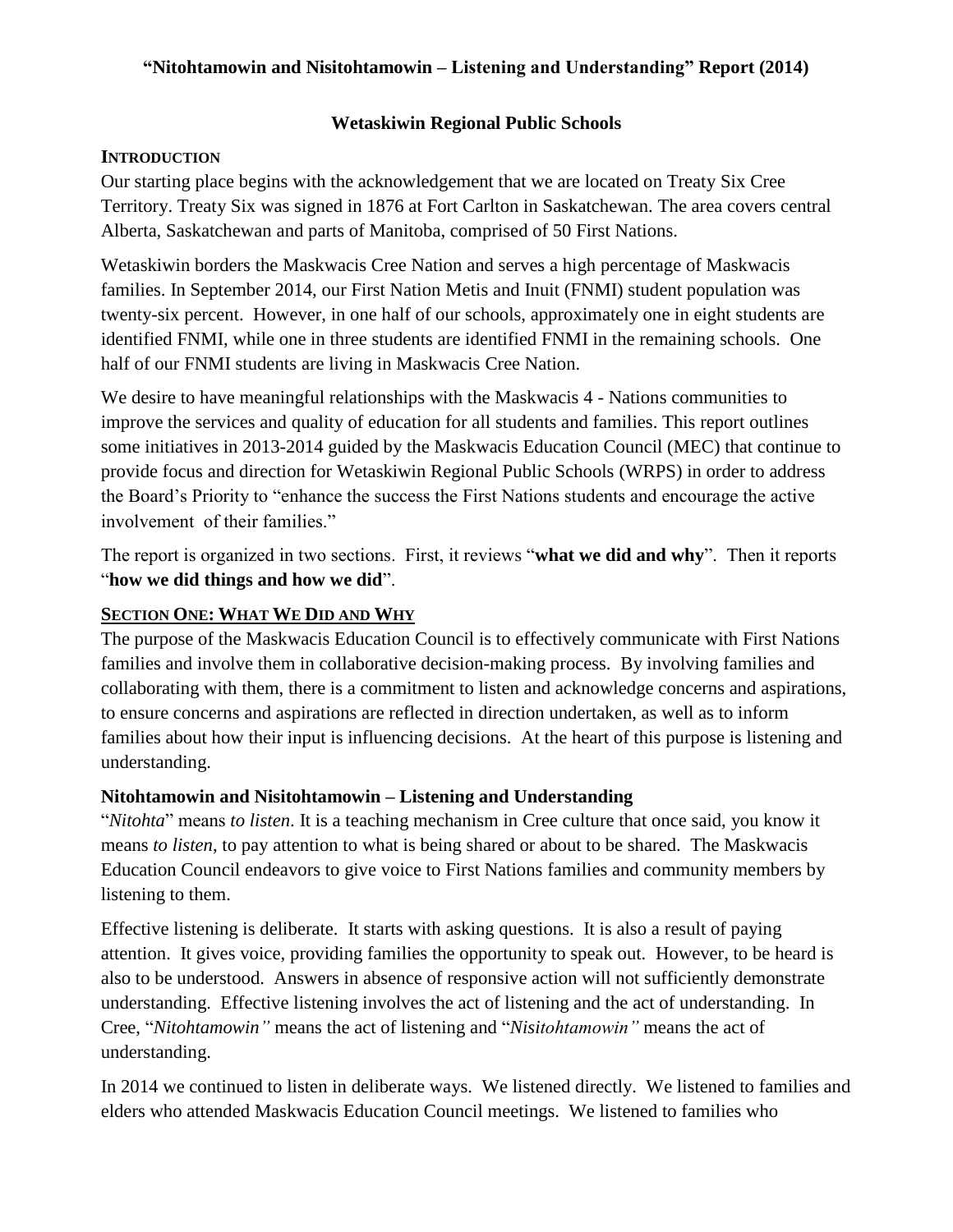participated in our spring conversations in the Buck Lake, Pigeon Lake and Wetaskiwin communities. We listened to students. We listened to stories about students and families from our Wahkotowin liaisons and our Wahkotowin teacher. We listened to our cultural adviser. We listened to Council Members from the Maskwacis Education Authorities. We also listened in a broader context. We listened to statements being gathered at the Truth and Reconciliation National Event held in Edmonton. We listened to academia reflections about Aboriginal education. We listened to Alberta Education for examples of "difference making".

We also listened for understanding. While listening we paid attention. When listening we asked questions. As a result of listening we reflected and learned. Upon listening we shared what we learned, and when possible, acted responsively. Hence the name of this report - *Nitohtamowin and Nistohtamowin - Listening and Understanding*. As we listen we gain and demonstrate understanding.

#### **At the Heart of Listening**

Willie Ermine (2009) reminds us of the importance of attending to an ethical space between one another. He said, "How human beings treat other human beings is based on our ethics; those things that have been given to us by our ancestors, our parents. A lot of how we engage in our relationships with other people are determined by these ethics."

The Maskwacis Education Council constantly attends to ethical space by endeavoring to create safe conversation spaces – opportunities for listening and understanding. When First Nations families and community members meet with school district representatives they discuss what's working and what needs to improve. They report what differences are resulting from the changes being implemented. A common purpose is the desire to improve the educational experience and outcomes for Aboriginal students and all students. The common ground is seeing one another as people first, possessing inherent value, valued beliefs and valued practices, before viewing differences through biased cultural or societal lenses. Establishing a common ground mitigates concerns that learning about differences becomes a path to discrimination. Finally, ethical space is a place of dialogue, where people can construct societies <schools and communities > based on our humanness – not prescriptions from the institutions or systems that try to run our lives (Willie Ermine, 2010). Without an ethical space, the meaningful construction of new learning will fall short. This attendance to ethical space is not only a practice that the Maskwacis Education Council uses to advance its work, it is a model that is being developed for schools to follow.

The term, *Nitohtamowin*, has reverence when placed in context and said in the Cree language. We have learned that within Wetaskiwin Regional Public Schools we need to start from a place of listening in order for the right energy and respect to transpire in our relationship building process with families, students, Maskwacis community, school communities, and staff.

This process involves more than simply listening:

Patience and trust are essential for preparing to listen to stories. Listening involves more than just using the auditory sense. We must visualize the characters and their actions [or what is being shared or about to be shared]. We must let our emotions surface. As the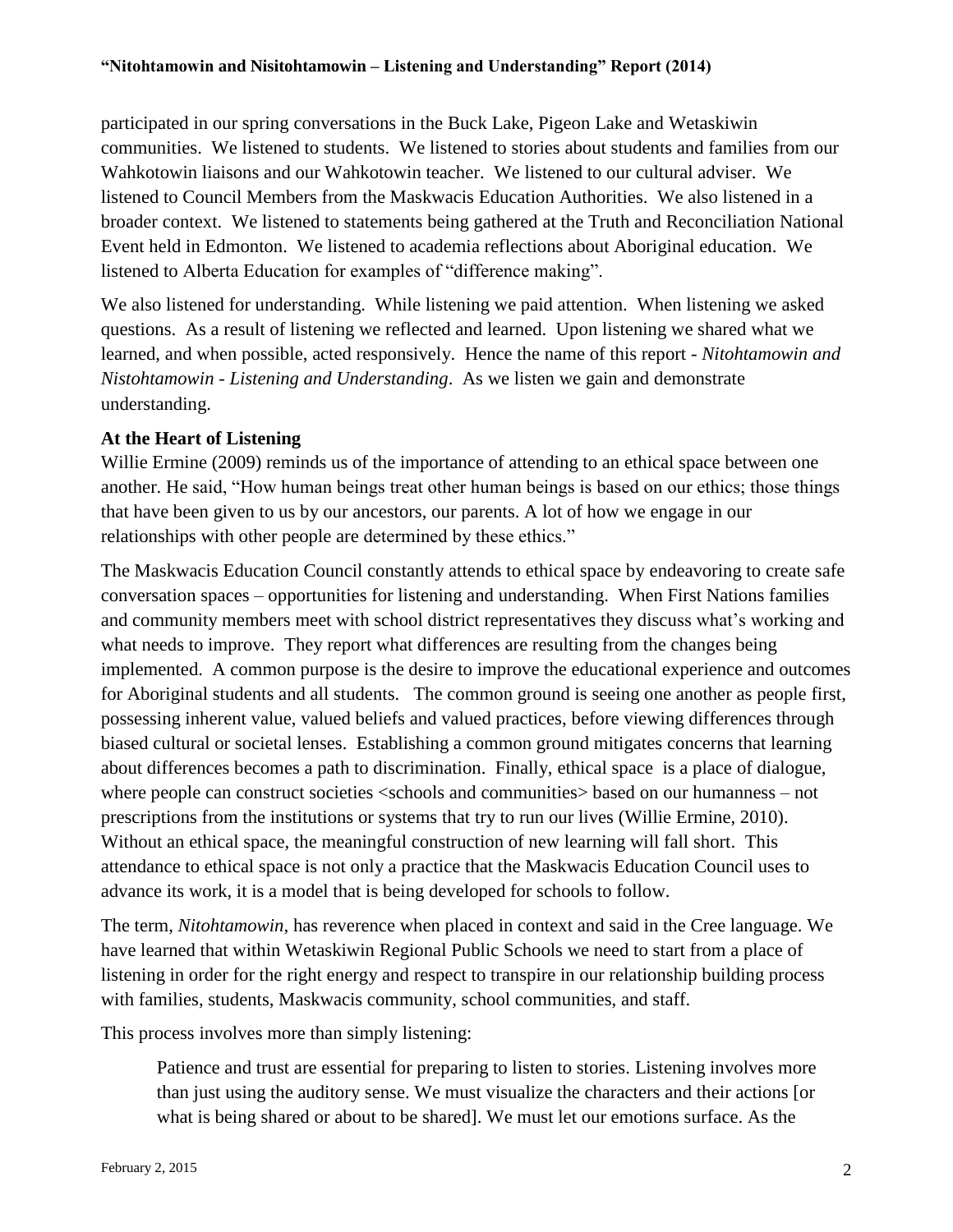Elders say, it is important to listen with "three ears: two on the side of our heads and the one that is in our heart. (Archibald, 2008, p. 8)

In my role as Trustee and Chair of the Maskwacis Education Council (MEC), my goal is to capture the spirit of *Nitohtamowin*, through a variety of sources and, on behalf of the MEC, provide a report that continues to refine our focus.

## **The Truth and Reconciliation Commission**

The Truth and Reconciliation Commission (TRC) of Canada held its final National event at the Shaw Conference Centre from March  $27 - 30$ , 2014. It was attended by various WRPS students, staff, trustees and community members. The profoundness of TRC has affected how we are listening and how we are attending to relationships with families, students, and community.

For 116 years, thousands of Aboriginal children in Alberta were sent to Indian Residential Schools funded by the federal government and run by the churches. They were taken from their families and communities in order to be stripped of language, cultural identity and traditions. Canada's attempt to wipe out Aboriginal cultures failed. But it left an urgent need for reconciliation between Aboriginal and non-Aboriginal peoples. (TRC website, 2014)

Justice Murray Sinclair challenges all Canadians to know and respond to "How did we get to this point?" And, "What are we going to do about it?" This is a Canadian story and every single person deserves to be educated on this history and legacy. Reconciliation is working towards a new relationship. It is a national journey for healing and reconciliation.

## **Truth and Reconciliation and the Wahkotowin Report**

Wetaskiwin Regional Public Schools has embarked in a new relationship between Aboriginal and non-Aboriginal students, families, staff and communities. The need for the new relationship, referred to by Justice Murray Sinclair, is echoed in the Wahkotowin Report (2013). In effect, the outflowing of work from the Wahkotowin Report sets a path of healing and reconciliation in Wetaskiwin Regional Public Schools.

## **Wahkotowin Report**

In the Wahkotowin Report we listened and took action. It has challenged us to think how we can live in a way that "embodies Wahkotowin". Throughout the 2013-2014 school year we have been continuing to listen, to learn, and to understand the impact of the direction we have taken. Simply restated, we constantly ask ourselves, "Are we making a difference?"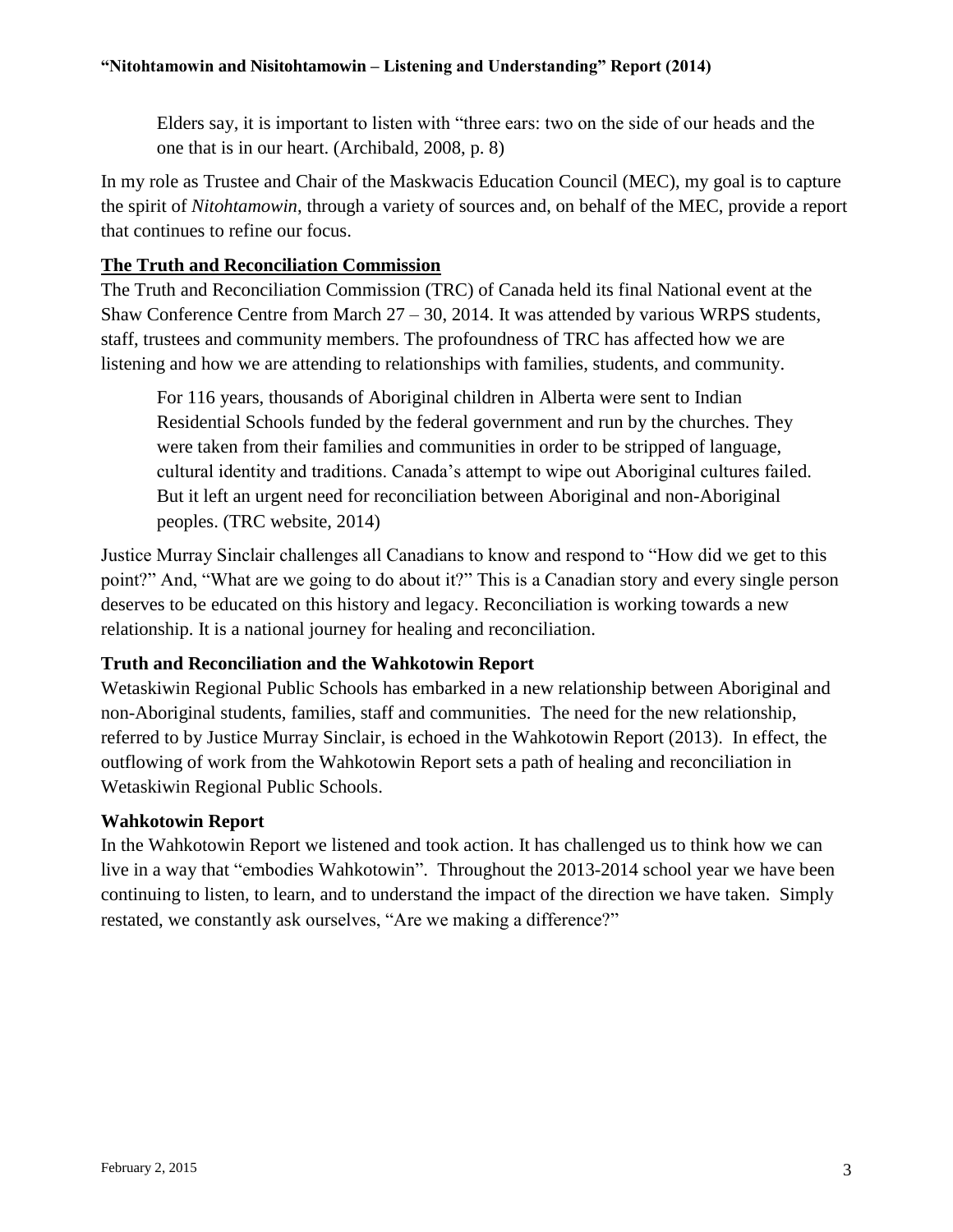## **SECTION TWO: HOW WE DID THINGS and HOW WE DID**

The balance of the report provides highlights capturing the spirit of how we are listening and how we are attending to relationships with families, students, and community. We continue to listen, learn, and be responsive.

#### **Maskwacis Education Council Meetings**

The council holds up to four meetings per year. Initial meeting was October  $13<sup>th</sup>$ , 2011.

In 2012 – 2013 the council met three times.

In 2013 – 2014 the meeting schedule was as follows:

September 30, 2013 at WRPS Board Room December 2, 2013 at WRPS Board Room February 26, 2014 at WRPS Board Room June 5, 2014 at Parkdale School

The Maskwacis Education Council is an opportunity to share information with parents/guardians. It is an opportunity for parents to engage in a safe conversational space about how we can enhance their child's schooling experience. It is an opportunity for parent to be involved in making a difference that might pertain to programming and services for First Nations students or school system operations that pertains to First Nations students. In 2013-2014, the Maskwacis Education Council provided background and guidance in the development of an administrative procedure that addresses smudging in schools.

The Maskwacis Education Council provides guidance and assists me in my role as a Trustee. As an appointed Trustee, I am not part of school/parent council whereas elected Trustees are part of school/parent council that they represent.

As a go forward into 2014-2015 there is a requirement to document and submit reports to the School Board.

## **Spring Parent/Guardian Meetings 2014**

In 2013, we consulted with parents/guardians from four different communities:

- Buck Mountain
- Pigeon Lake
- Wetaskiwin
- Maskwacis

As a result of these gatherings the Wahkotowin Report was developed, adopted, and implemented in schools. We wanted to continue an ongoing dialogue with families/guardians and to engage in the question "*Are we making a difference*?" The purpose of these gatherings is to enhance the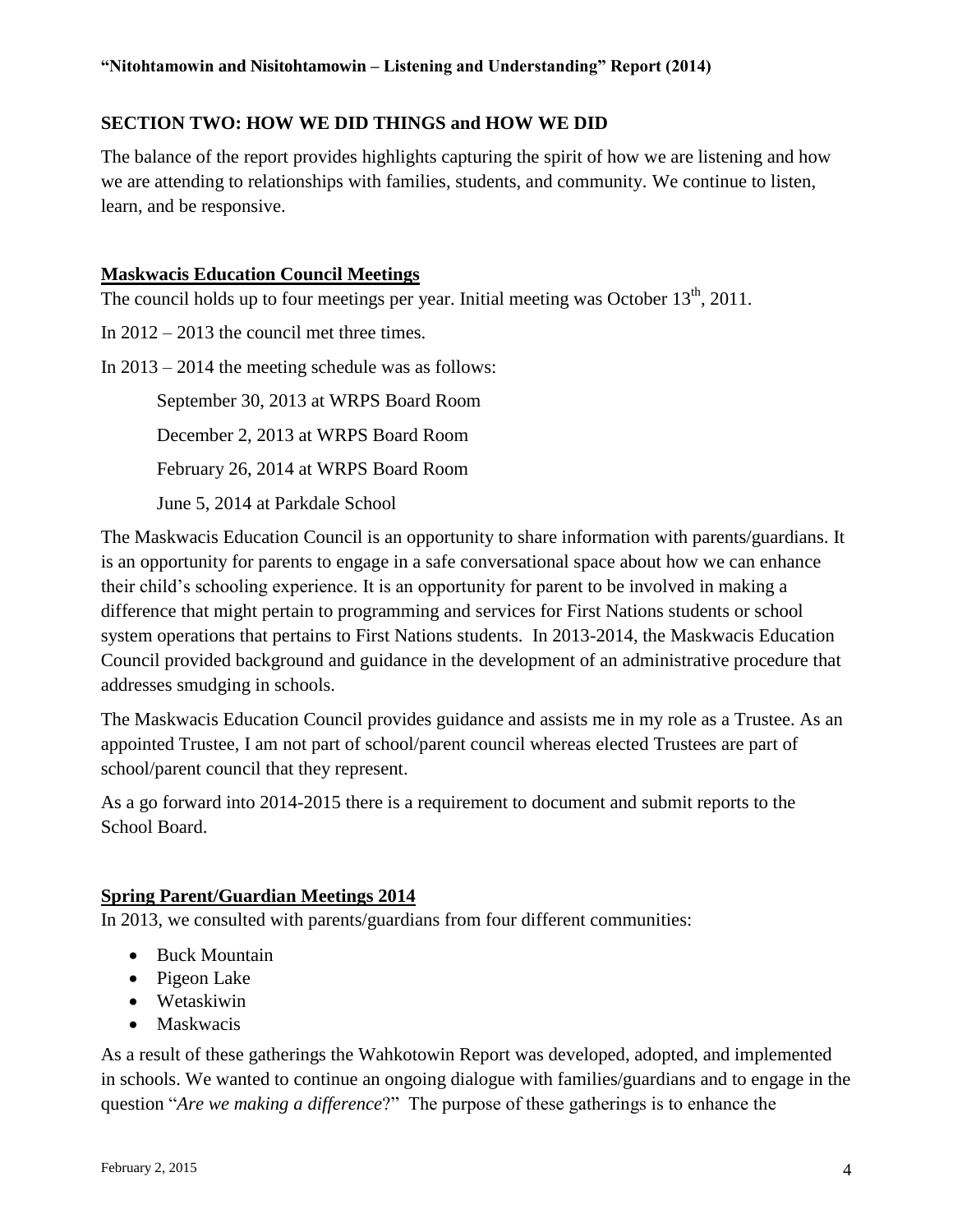educational experiences of First Nations students within WRPS. Our goal is to continue to develop strategies that are responsive.

Our spring meetings were hosted at:

- Buck Mountain High School (April 24, 2014)
- Falun Elementary School (May 1, 2014)
- Queen Elizabeth School Junior High School (May 15, 2014)

The meetings were held in the evening between 5:00 – 8:00 pm. We offered transportation and provided food. All parents/guardians were notified by letter, phone, Wahkotowin Liason contact, Facebook, or word of mouth.

A working group meeting was held September 17, 2014 to discuss our spring meeting conversations to highlight key learning messages. Working group consisted of Shauna Bruno, Brian Taje, Corrine Desjarlais, Robbyn Erickson, and Trish Randolph–Beaver.

(See Appendix - parent responses from each site)

#### **Are we making a difference?**

Yes we are making a difference in the following ways:

- Buck Mountain breaking down barriers in order to have the students feel that they belong; there is more interaction with all students. Decrease in Teachers labeling student.
- Alder Flats there is change that has occurred. Grandchildren feel better about attending school. Families feeling more welcomed. Higher turn-out at PT meetings.
- "We as Wahkotowin workers are building relationships and helping our teachers build those relationships with parents, and parents don't feel so threatened." Parents appreciate this role of the Wahkotowin Liason Workers. As one parent said, "your role is making a difference."
- Wetaskiwin Composite High School, First Eagle Feather Ceremony and Metis sashes at graduation.
- "This is a community that has something to offer ALL kids"
- Norwood School smudging story
- Marie's dream of hoop dancing

We heard there is need to attend to the follow:

- Want to see the TRC incorporated into the schools/curriculum. Suggested this be recommended at Board level to implement the 100 years – Residential School kit.
- Aboriginal culture/history course … create understanding of history specific to Maskwacis. Difference between holistic thinkers vs. linear thinkers.
- "There's not a total buy-in by the Teachers" … need a shift in attitudes.
- Alder Flats cultural component lacking.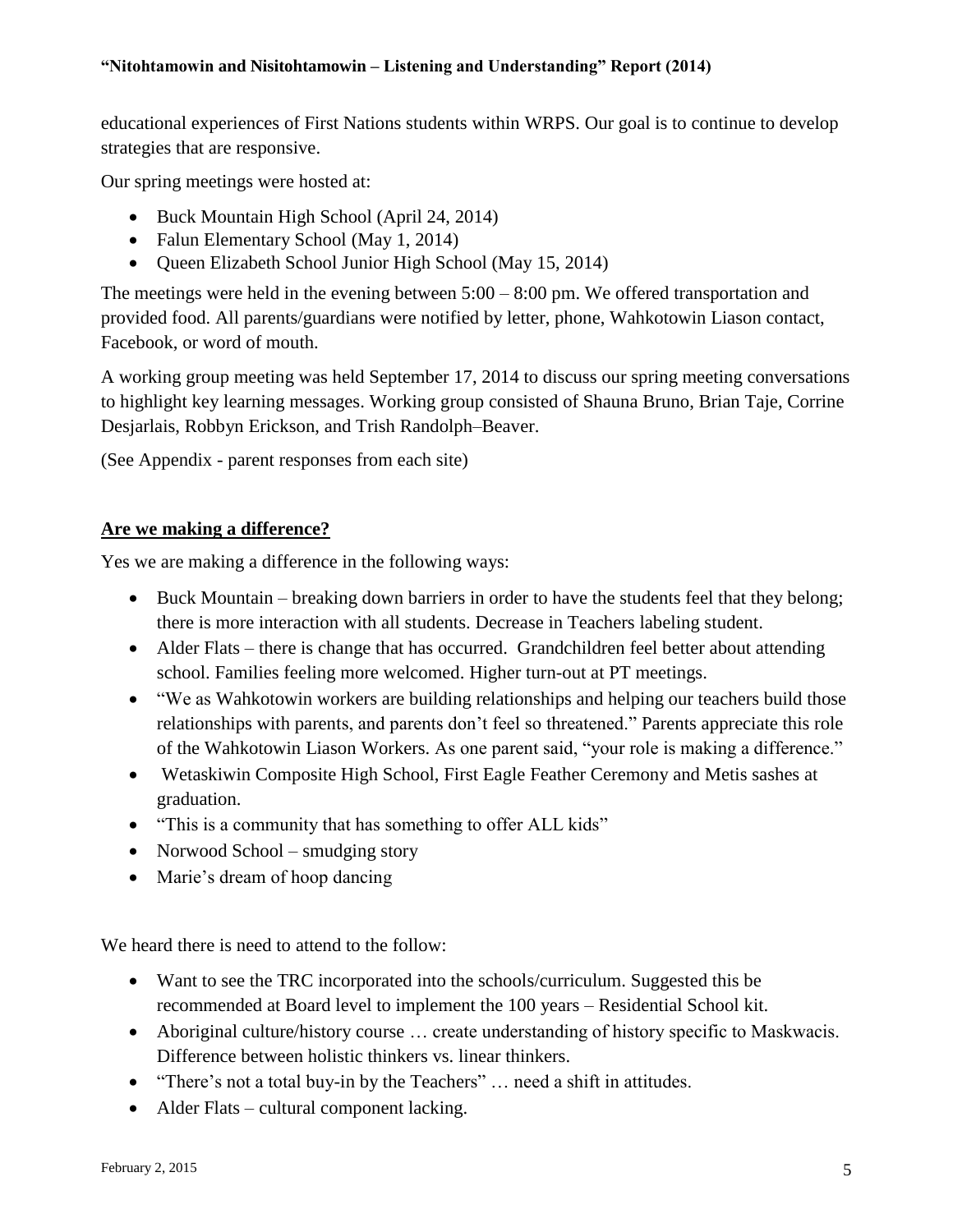- Improved in making family connections.
- Understand protocol; cultural training with teachers, principal, and trustees.
- Clearly communicate within community about what is happening in school. "Need to know who is part of my child's life."
- Clearly communicate who are the Wahkotowin workers.
- Clearly communicate about "what's in a name." Provide depth in Wahkotowin.
- Racism / Bullying
- One Wahkotowin worker struggles with comments like "go take care of your FNMI kids" or "drumming is too loud" … break myths with educators/teachers/trustees. Need to start with teachers.
- "As WRPS we need confidence in how to bring Elders in"
- The disappointment of K&E Programs "can't give false hope."

# **FNMI Grade 12 Student Exit Interviews – WCHS – June 12th, 2014**

Facilitated by:

- Brian Taje, Associate Superintendent Instruction
- Gloria Rogers, WCHS Maskwacis Wahkotowin Success Coach

Returning to our goal in the *Wahkotowin Report* (2013), our goal was to develop strategies that are responsive. One of the immediate strategies included engaging the Maskwacis Cree Students who were exiting the educational system. Students were asked to discuss what helped them successfully complete high school.

Students agreed family support is vital, and in its absence, support from a trusted caring adult. Teachers make a difference. Students need to believe in themselves. They require knowledge of opportunities, benefit from setting goals.

## **Wahkotowin Team Meeting – September 22, 2014**

Associate Superintendent Instruction, Wahkotowin Liasons and Principals Meeting held at Nipisihkopahk Education Authority Education Office (See Appendix - meeting agenda)

The agenda can be summarized as follows:

Now that we are started, what are the sustainable practices we need to incorporate into our program approach:

- management practices
- record keeping for work with students, parents and community
- protocol

It remains vital to establish parent and community confidence and incorporate parent voice into each school's plan.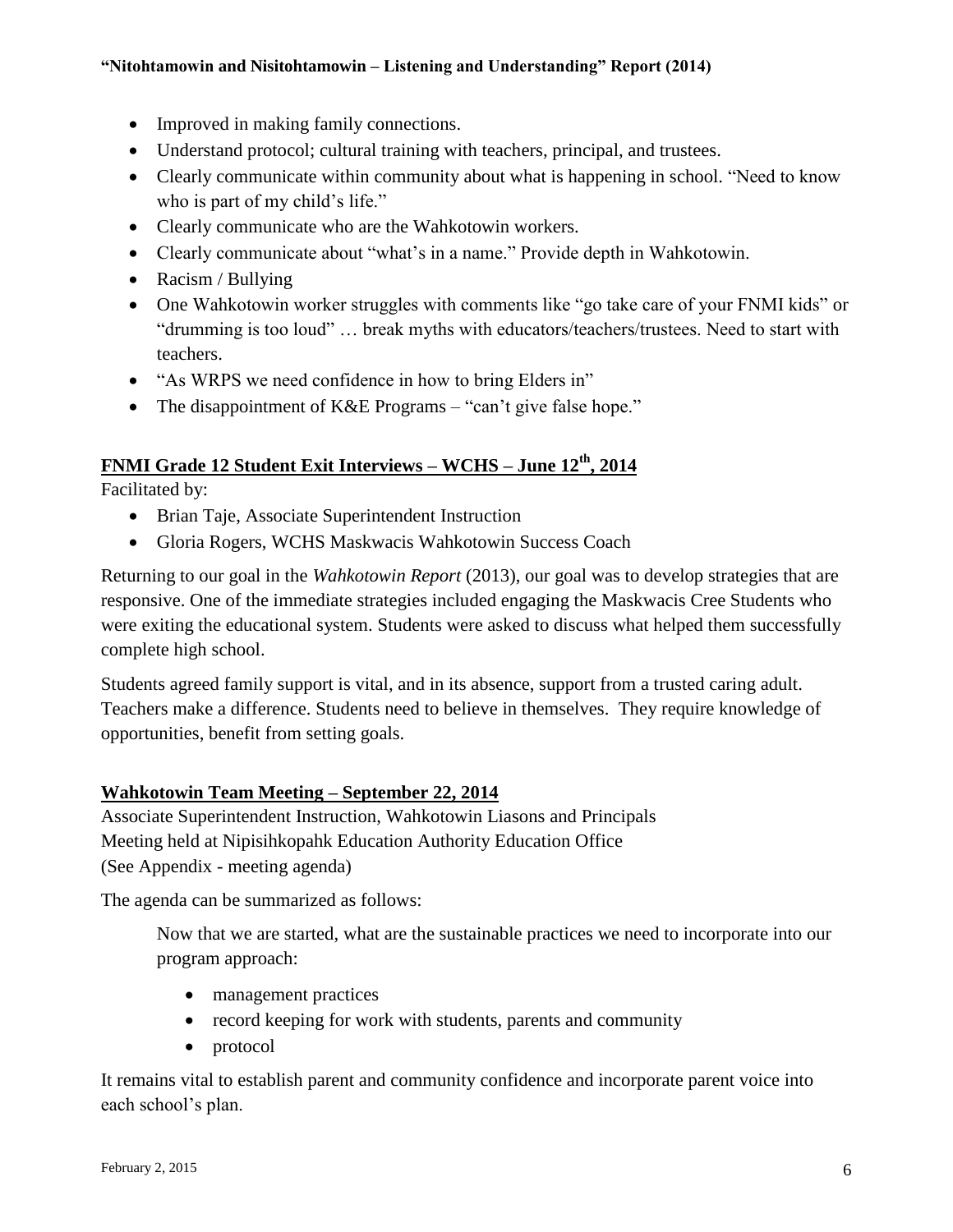#### **Maskwacis Trustee Report**

- o Increased teachings from Elders attending Maskwacis Education Council meetings and in our schools.
- $\circ$  May 16<sup>th</sup>, 2014 teachings the Board of Trustees received through its Cross Cultural Awareness Plan from Roy and Judy Louis as well as Dwayne Donald. See Appendix … attach notes provided by Krista Henderson)
- o June 3, 2014 Joint meeting with WRPS Trustees and 4-Band Educational Authorities. Full Attendance by WRPS Senior Central Administration.
- $\circ$  Trustee school visits throughout the 2013 2014 year
- o July 2014 attendance at National Aboriginal Trustees Gathering (see Appendix… notes)
- o Relationship and support from Alberta Education FNMI Branch
- o Wahkotowin team members

#### **WRPS Stories**

- o WCHS graduation ceremony Eagle Feather & Metis Sash
- o Ceremonies and events in schools CB McMurdo Round Dance; BMCS Mini Pow Wow; school hosted events commemorating Aboriginal Day in June.
- o Activities in schools Cree clubs; Hoop Dancing
- o Published stories in WRPS paper (provide link)
- o WRPS participation in community ceremonies Ermineskin Pow Wow, Battle River Water Ceremony 2015

## **Reflections**

What we are being deliberate about:

- o Building a foundation
	- **Intentionality**
	- **Sustainability**
	- Consistency
	- Respectfully
	- **Transparency**
	- Openness
	- **Learning**
- o Voice of families
- o Confidence in the Maskwacis community
- o Responsive